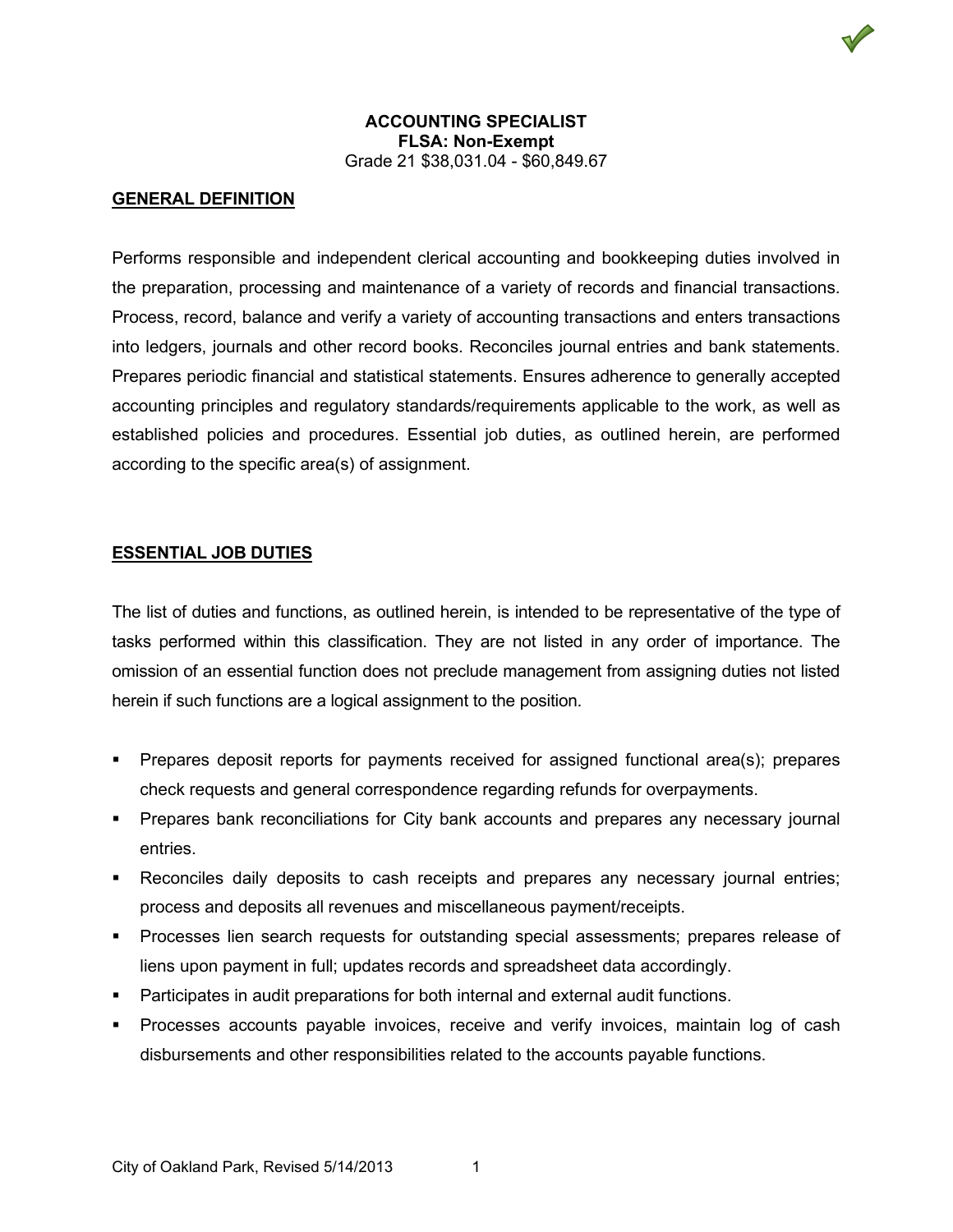- Processes payroll/time sheet information into the payroll system for all departments; includes calculating retroactive pay, processing separation pay, verifying time sheets.
- Runs payroll reports; sorts, distributes and files reports accordingly; submits payroll taxes and complies with federal regulatory standards regarding payroll processing.
- Reviews information on all purchase orders prior to entry in the accounting system; upon verification enters invoices for payment processing.
- Verifies and reconciles accounts payable and payroll outstanding checks on monthly bank reconciliation.
- Updates and maintains spreadsheets and related data applicable to functional areas of assignment.
- Assists in the development, modification and implementation of policies and procedures to assure conformity and improve effectiveness and efficiency.
- Assists in other departmental responsibilities as necessary.
- Establishes and maintains effective working relationships with internal customers, external entities, and the general public.
- Receives and distributes daily mail.
- **Prepares purchase orders for the Finance department.**

# **KNOWLEDGE, SKILLS & ABILITIES**

- Broad knowledge of accounting and bookkeeping principles and practices, with specific knowledge of bank reconciliation practices.
- Broad knowledge of regulatory standards governing the accounting and/or payroll processing functions.
- Ability to operate a variety of current office technologies including, but not limited to, personal computers, accounting software, copiers, telephones and calculators.
- Ability to perform numerical data entry type and maintain close attention to detail for posting, balancing and reporting accounts/payroll data.
- Ability to perform addition, subtract, multiplication, division, percentage calculations and decimal computations quickly and accurately.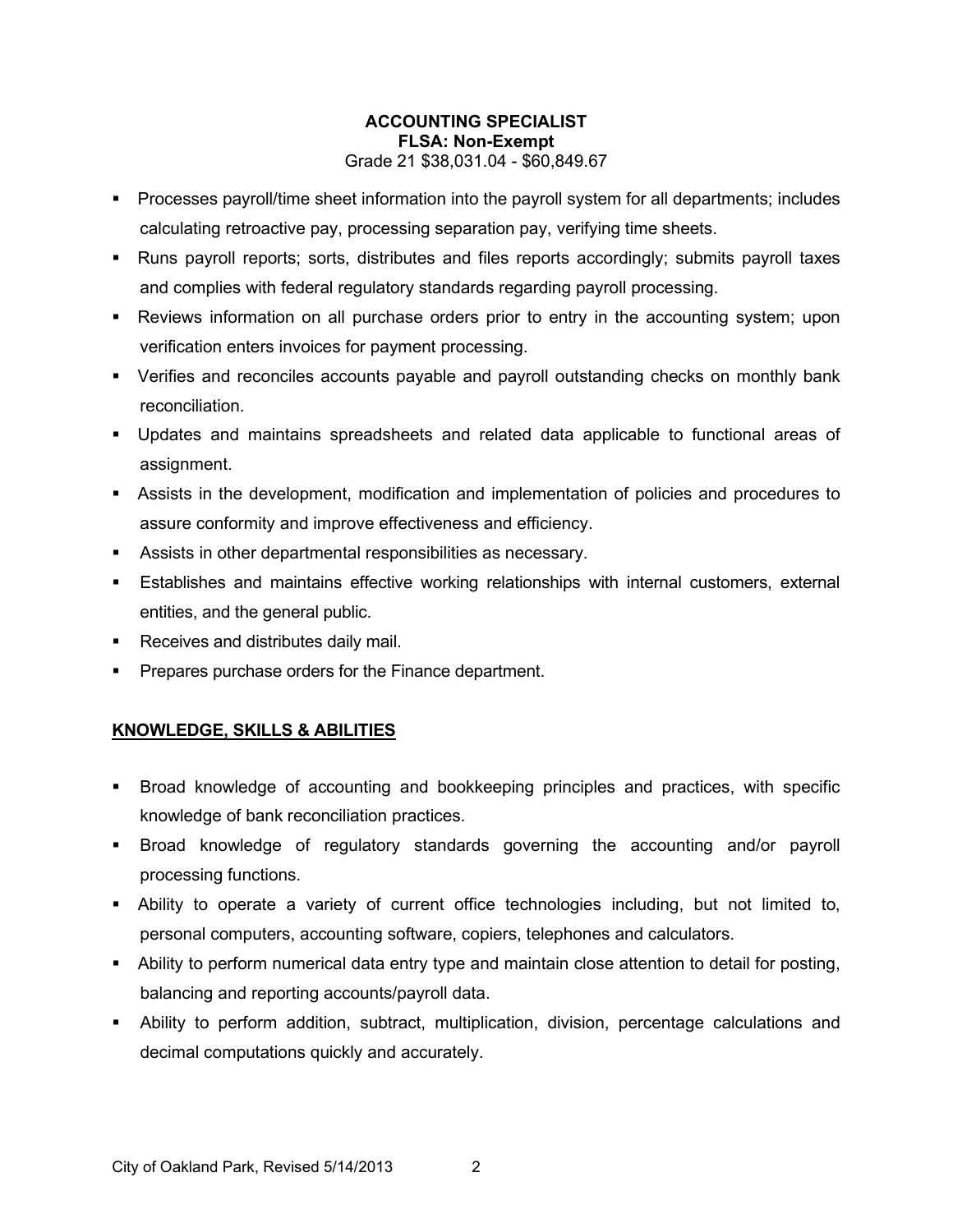- Working knowledge of the operations, functions and policies of department within which work is to be performed.
- Ability to establish and maintain effective records maintenance and file management systems.
- Ability to work independently under limited supervision on routine tasks.
- Familiarity with standard office technologies, e.g., personal computers, word processors, spreadsheet applications.

### **PHYSICAL REQUIREMENTS**

The City of Oakland Park is an Equal Opportunity Employer. In compliance with the Americans with Disabilities Act (42 U.S. C. 12101 et. seq.), the City of Oakland Park will provide reasonable accommodations to qualified individuals with disabilities and encourages both prospective and current employees to discuss potential accommodations with the employer. The physical demands described here are representative of those that must be met by an employee to successfully perform the essential functions of this job.

Tasks involve the ability to exert light physical effort in sedentary to light work, but which may involve some lifting, carrying, pushing and/or pulling of objects and materials of light weight (5- 15 pounds). Tasks may involve extended periods of time at a keyboard or workstation. Work is performed in usual office conditions with rare exposure to disagreeable environmental factors. Some tasks require visual abilities.

## **MINIMUM ACCEPTABLE EDUCATION, TRAINING & EXPERIENCE**

High school or GED Certificate and 3 years progressively responsible experience accounting and bookkeeping functions for one or more of the functional areas, e.g., accounts receivable, accounts payable, payroll processing, budget. Accounting related courses in a vocational training or college environment may substitute for a portion of the required experience.